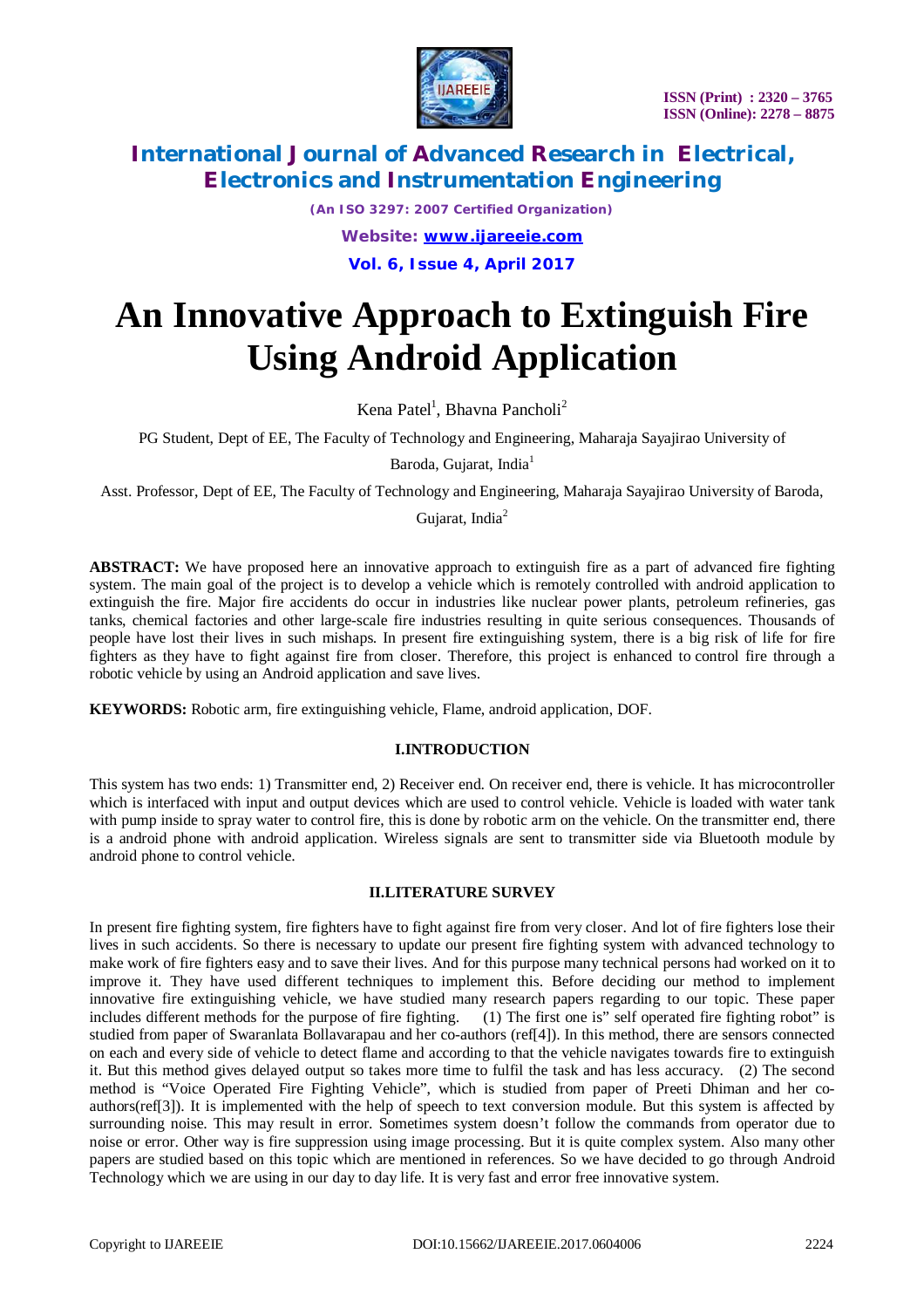

*(An ISO 3297: 2007 Certified Organization)*

#### *Website: [www.ijareeie.com](http://www.ijareeie.com)*

### **Vol. 6, Issue 4, April 2017**

### **III.BLOCK DIAGRAM**

The system block diagram is shown in fig.1. The main block of system are described below.



Figure 1: Block diagram

#### *Power supply*

Here 12V, 7AH battery is used as power supply. Regulated 5V,3A is necessary for some components like microcontroller, all sensors, servo motors etc. So it is designed with LM-1085. Other components like DC motors and pump are operate directly on 12V of battery.

#### *Microcontroller*

AVR ATMega-32 microcontroller is used. It is 40 pin IC and operates on 16MHz. Its operating voltage is 5V DC. It has 3 timers/counters. It has 10 bit, 8 channel on-chip ADC. It has 2KB SRAM, 1KB EEPROM, 32KB flash memory. It has four PWM channels.

#### *DC Motors*

There are two 200rpm, 12V DC gear motors used to control the motion of vehicle which are connected to two front wheels of vehicle. Other two wheels are free wheels. It is operating on 12V DC supply. It is interfaced with microcontroller through motor driver IC L293D.

#### *Servo motors*

There are two servo motors RKI-1204 used to control motion of robotic arm on vehicle which is used to spray water to fight against fire. The operating voltage is 5V. It is low speed, high torque motor with gear mechanism, so it is used in robotic arm. They are interfaced with microcontroller directly on two PWM channels.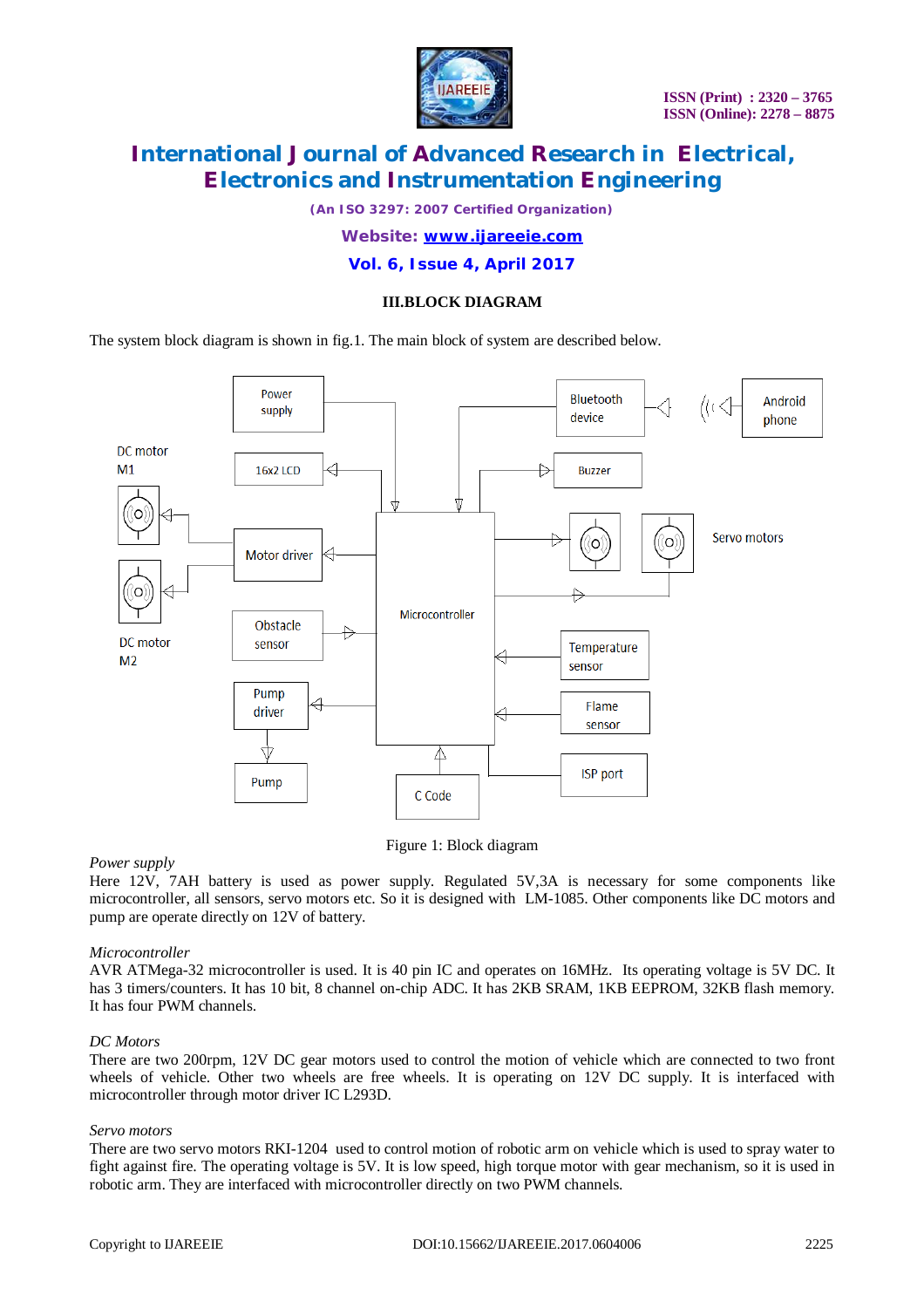

*(An ISO 3297: 2007 Certified Organization)*

*Website: [www.ijareeie.com](http://www.ijareeie.com)*

### **Vol. 6, Issue 4, April 2017**

#### *IR Obstacle sensor*

It is infrared sensor. Its operating voltage is 5V. It is digital sensor. It is connected at front side of vehicle. If there is a obstacle detected, buzzer will give alert and vehicle will stop and doesn't accept commands from android. Sensor has one transmitting LED which emits infrared . These rays get reflected from obstacle and received by photodiode on sensor. Thus obstacle is sensed. Its sensitivity can also be changed by potentiometer connected to sensor module. Generally it is around 2 to 5 cm.



Figure 2 : Obstacle sensor

#### *IR Flame sensor*

It is digital infrared sensor. If flame touches to vehicle, this sensor senses it and alarm will alert operator. But there is a possibility of false alarm as there are many other sources of infrared which are detected by this sensor. To avoid this temperature sensor is used in conjunction with it. And output of both sensors are logically and , if it is high then only buzzer will alert operator.



Figure 3: flame sensor

*Temperature sensor*

Temperature sensor LM35 is used to measure temperature to protect vehicle from fire. It is analogue sensor. Its scaling factor is  $10 \text{mV}$ °C. Its operating voltage is 5V. It has 3 pins as shown in fig. 4. Formula to calculate temperature is as below:



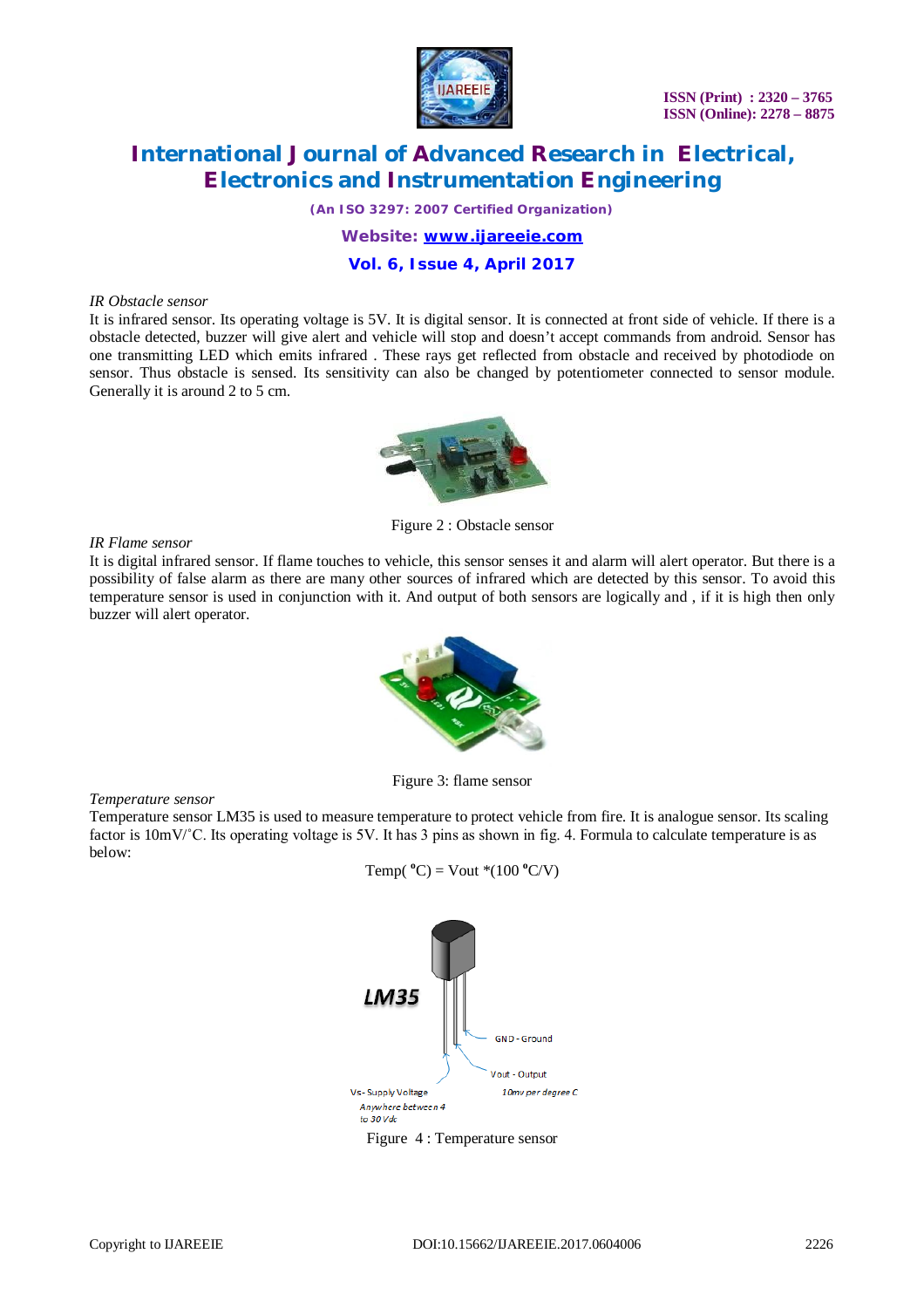

*(An ISO 3297: 2007 Certified Organization)*

*Website: [www.ijareeie.com](http://www.ijareeie.com)*

### **Vol. 6, Issue 4, April 2017**

#### *Bluetooth module*

Here HC-05 Bluetooth module is used to receive wireless signals from android phone and sends it to microcontroller. It requires 5V DC to operate. Its normal baudrate is 9600 and operating range is around50fts. Its characteristics like name of Bluetooth, password etc can be changed by special AT commands. Bluetooth module is shown below figure.



Figure 5: HC-05 module

#### **IV.ROBOTIC ARM DESIGN**

Fire extinguishing vehicle has water tank with pump inside to extinguish fire with the help of robotic arm. *Degree of freedom*: Generally arms are described by their degree of freedom (DOF). This number typically refers to the number of single-axis rotational joints in the arm. Higher DOF indicates an increased flexibility .There are mainly 6 degrees of freedom per robotic arm which are shown in below figure 6. Six degrees of freedom (6DoF) refers to the freedom of movement of a rigid body in three-dimensional space. Specifically, the body is free to move forward/backward, up/down, left/right (translation in three perpendicular axes) combined with rotation about three perpendicular axes, often termed pitch, yaw, and roll which are shown in fig 6.

DOF = Number of joints in robotic arm

Robotic arm is designed with two servo motors, so there are two joints in arm, so we can say that it has 2 degree of freedom. Here the arm is designed with 2 DOF, which is sufficient for this application. And they are: forward-back, left-right. *Load calculation*: The length of arm is 9 inches i.e. 22.5 cm. And its weight is negligible. Robotic arm is loaded after calculating withstand able load on servo motors. According to datasheet of servo motor stall torque is 11 kg\*cm for 4.8V(operating voltage) and 13.5 kg\*cm for 6V. So around 11.5 kg\*cm for 5V. So maximum load on motors should be 0.51kg (11.5 kg\*cm/22.5 cm) for both motors approximately.



Figure 6 : Six DOF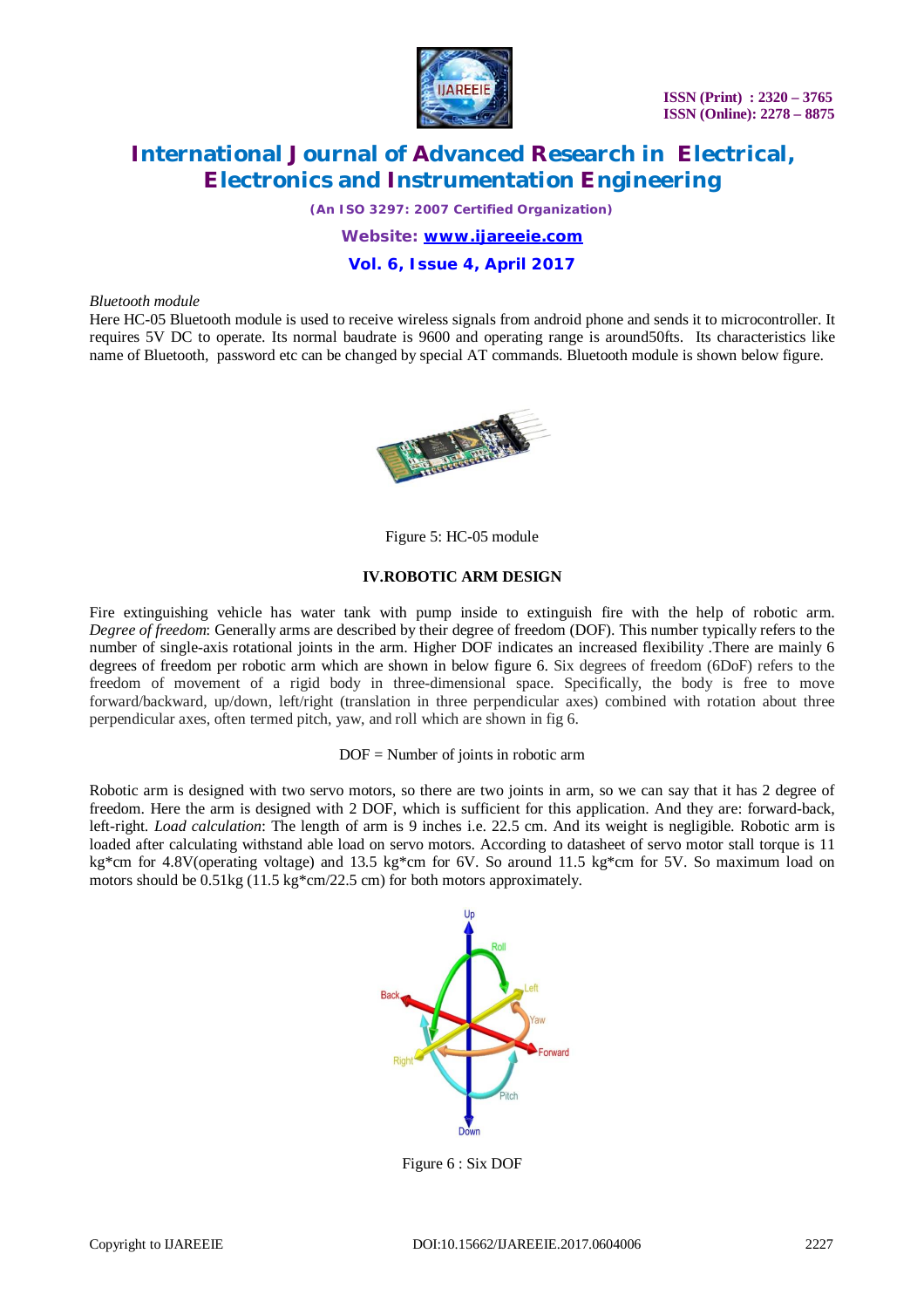

 **ISSN (Print) : 2320 – 3765 ISSN (Online): 2278 – 8875**

# **International Journal of Advanced Research in Electrical, Electronics and Instrumentation Engineering**

*(An ISO 3297: 2007 Certified Organization)*

*Website: [www.ijareeie.com](http://www.ijareeie.com)*

**Vol. 6, Issue 4, April 2017**

### **V.VEHICLE DESIGN**

This smart fire extinguishing vehicle is designed by plywood sheets. The prototype design of vehicle is shown in below figure 7. Vehicle follows commands from android and run towards fire, after it reaches to fire , command of water spray is given by operator and thus fire is extinguished by spraying water with the help of robotic arm on vehicle from water tank.



Figure 7: fire extinguishing vehicle

#### **VI. ANDROID APPLICATION**

This vehicle is guided by a operator with android phone. Wireless signals are sent from android and are received by HC-05 bluetooth module to the microcontroller AVR ATMega 32. This is the dataflow of the system. For this purpose an android application is developed with the help of Android Studio software. The screen designed for controlling the vehicle is shown in below fig. Designing is done in XML and functioning is done in JAVA. It is a snapshot of Android Studio software.



Figure 8 : Vehicle controlling screen of application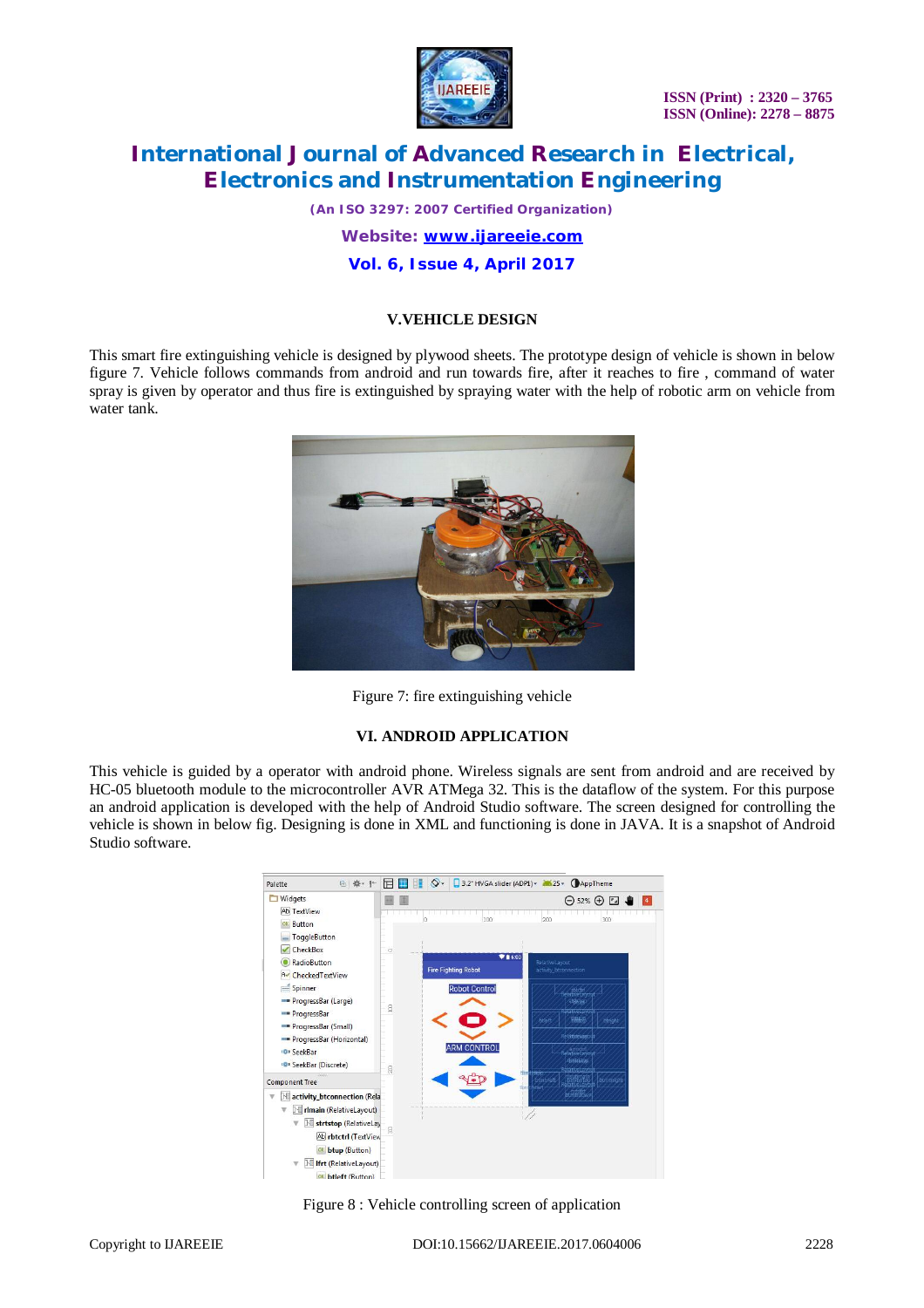

*(An ISO 3297: 2007 Certified Organization)*

*Website: [www.ijareeie.com](http://www.ijareeie.com)*

#### **Vol. 6, Issue 4, April 2017**

#### **VII.ADVANTAGES**

Use of this vehicle can save number of lives. This vehicle is based on android phone. But there are many other ways to control it. It can be controlled with voice but chances of noise interference increases which results in errors. Other technique is self operated by using sensors but it may result in delayed output and accuracy is also less. So android control technique is superior.

#### **VIII.RESULTS**

We have implemented innovative fire extinguishing vehicle which is shown in fig. 7. And also android application is designed to control the vehicle remotely with the help of Android Studio software and snapshot of it is shown in fig. 8. Thus the prototype of this vehicle is designed and it is also working properly. It detect flames with the help of temperature sensor and IR flame sensor and buzzer rings to give alert. Also obstacle detection is successfully implemented by IR obstacle sensor. Vehicle is controlled by android phone. The relation between input from android phone and corresponding outputs are shown in below table.

| Sr no.         | Button pressed in<br>Android<br>application(Input) | Vehicle movement (Output)     |
|----------------|----------------------------------------------------|-------------------------------|
| 1              |                                                    | Forward                       |
| $\overline{2}$ |                                                    | Reverse                       |
| 3              |                                                    | Turns Right                   |
| $\overline{4}$ |                                                    | Turns left                    |
| 5              |                                                    | Robotic arm moves in forward  |
| 6              |                                                    | Robotic arm moves in backward |
| 7              |                                                    | Robotic arm moves in right    |
| 8              |                                                    | Robotic arm moves in Left     |
| 9              |                                                    | Stop                          |
| 10             |                                                    | Water spray on                |

Table 1 Result of system

#### **IX.CONCLUSION**

Here we have proposed a smart vehicle for extinguishing fire as a part of advanced fire extinguishing system to save several lives which are losing in fire accidents. Vehicle is protected from fire and obstacles by sensors but one can use wireless camera for this purpose.

#### **REFERENCES**

- [1] Sija Gopinathan, Athira Krishnan R, Renu Tony, Vishnu M, Yedhukrishnan," Wireless Voice Controlled Fire Extinguisher Robot " in International Journal of Advanced Research in Electrical,Electronics and Instrumentation EngineeringVol. 4, Issue 4,pp. 2483-87, April 2015.
- [2] Sahil S.Shah, Vaibhav K.Shah, Prithvish Mamtora and Mohit Hapani,"fire fighting robot" in International Journal of Emerging Trends & Technology in Computer Science (IJETTCS)*,* Volume 2, Issue 4, pp. 232-234, July – August 2013.